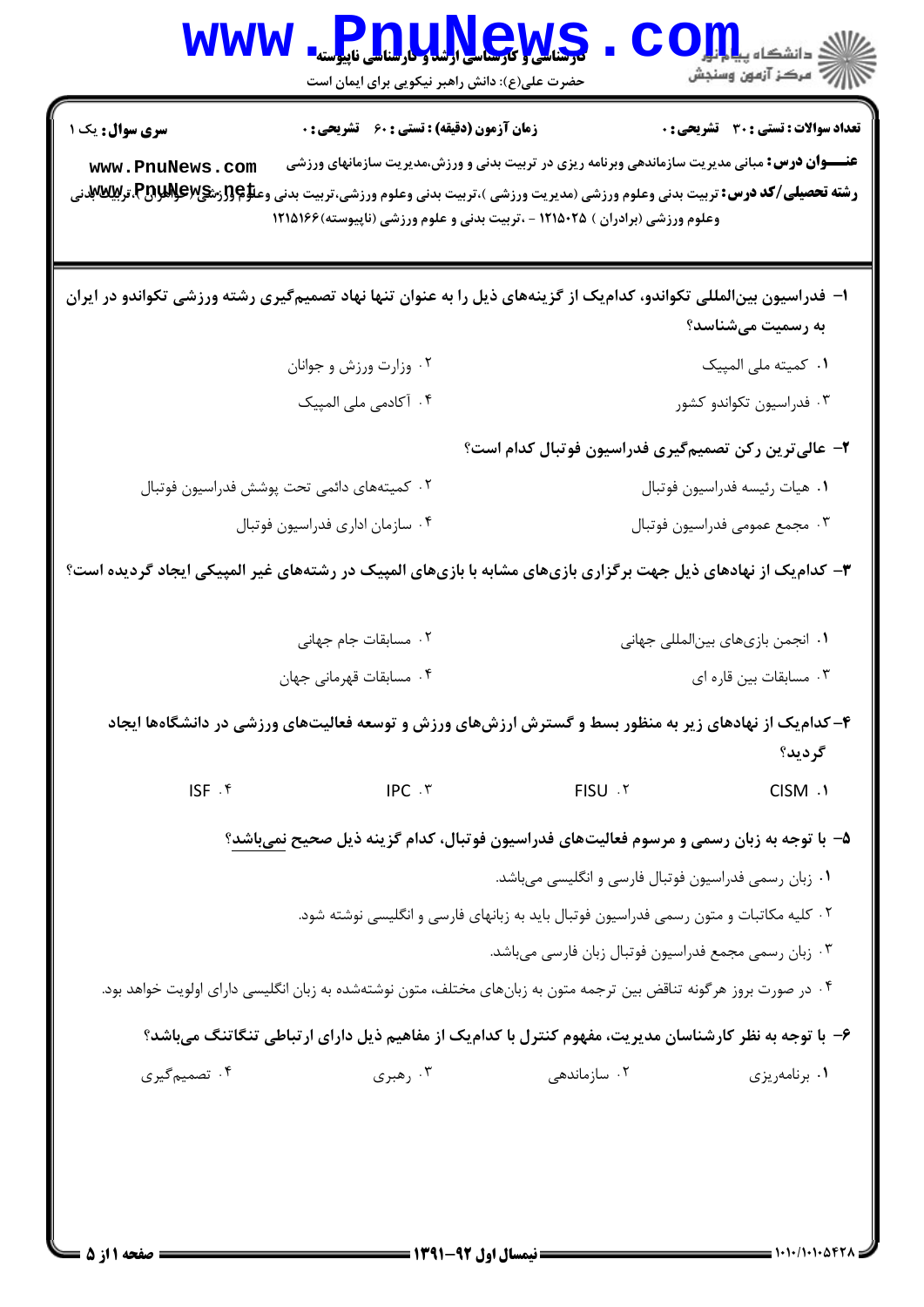| <b>WWW</b>             | <b>Pnuuktews</b><br>حضرت علی(ع): دانش راهبر نیکویی برای ایمان است                                                                                                                                                                                                                                                                 | $\bullet\bullet$                                                        | ان دانشگاه پیام <del>آوار</del><br>ا∰ مرکز آزمهن وسنجش |
|------------------------|-----------------------------------------------------------------------------------------------------------------------------------------------------------------------------------------------------------------------------------------------------------------------------------------------------------------------------------|-------------------------------------------------------------------------|--------------------------------------------------------|
| <b>سری سوال : ۱ یک</b> | <b>زمان آزمون (دقیقه) : تستی : 60 ٪ تشریحی : 0</b>                                                                                                                                                                                                                                                                                |                                                                         | <b>تعداد سوالات : تستی : 30 ٪ تشریحی : 0</b>           |
| www.PnuNews.com        | <b>عنــــوان درس:</b> مبانی مدیریت سازماندهی وبرنامه ریزی در تربیت بدنی و ورزش،مدیریت سازمانهای ورزشی<br><b>رشته تحصیلی/کد درس:</b> تربیت بدنی وعلوم ورزشی (مدیریت ورزشی )،تربیت بدنی وعلوم ورزشی،تربیت بدنی وعلا؟{{زشگی\PA}،تر <b>بیللابلا</b> نی<br>وعلوم ورزشی (برادران ) ۱۲۱۵۰۲۵ - ،تربیت بدنی و علوم ورزشی (ناپیوسته)۱۲۱۵۱۶۶ |                                                                         |                                                        |
|                        | ۷– با توجه به اساسنامه فدراسیون فوتبال، کدامیک از گزینههای ذیل مسئول امور اجرایی سازمان اداری فدراسیون فوتبال                                                                                                                                                                                                                     |                                                                         | مىباشد؟                                                |
|                        | ٠٢ نايب رئيس فدراسيون فوتبال                                                                                                                                                                                                                                                                                                      |                                                                         | ۰۱ رئیس کمیته انضباطی                                  |
|                        | ٠٣ دبير كل فدراسيون فوتبال<br>۰۴ رئيس فدراسيون فوتبال                                                                                                                                                                                                                                                                             |                                                                         |                                                        |
|                        | ۸– با توجه به تقسیم,بندی چهارگانه شاخصهای اندازهگیری، کدام شاخص اندازهگیری مشکلتر میباشد؟                                                                                                                                                                                                                                         |                                                                         |                                                        |
| ۰۴ کیفیت               | ۰۳ کمیت                                                                                                                                                                                                                                                                                                                           | ۰۲ زمان                                                                 | ۰۱ هزينه                                               |
|                        |                                                                                                                                                                                                                                                                                                                                   | ۹– کدام گزینه در ارتباط با قابلیتهای اساسنامه <u>صحیح نمیباشد</u> ؟     |                                                        |
|                        |                                                                                                                                                                                                                                                                                                                                   | ۰۱ اساسنامه بنیان اصلی اکثر سازمانهای ورزشی میباشد.                     |                                                        |
|                        |                                                                                                                                                                                                                                                                                                                                   | ۰۲ قوانین به شیوهای که قبلا در اساسنامه قید شده است قابل تغییر میباشند. |                                                        |
|                        |                                                                                                                                                                                                                                                                                                                                   | ۰۳ شیوه انتخاب کارکنان سازمان در اساسنامه سازمان درج میگردد.            |                                                        |
|                        |                                                                                                                                                                                                                                                                                                                                   | ۰۴ اهداف جزئی سازمانهای ورزشی در اساسنامه قید نمیگردد.                  |                                                        |
|                        | ∙ا− کدام یک از موارد زیر جهت کنترل کلیه اطلاعات و خصوصیات مربوط به تهیه و ارائه کالا و خدمات به جز اطلاعات مربوط به                                                                                                                                                                                                               |                                                                         | عامل آنها مورد استفاده قرار میگیرد؟                    |
|                        | ۰۲ تجزیه و تحلیل نقطه سر به سر                                                                                                                                                                                                                                                                                                    |                                                                         | ۰۱ نمودار گانت                                         |
|                        | ۰۴ روش مسیر بحرانی                                                                                                                                                                                                                                                                                                                |                                                                         | ۰۳ فن بازنگری و ارزشیابی برنامه                        |
|                        | 11- با استفاده از کدام روش کنترل می توان روابط میان هزینههای ثابت و متغیر و سود را حساب کرد؟                                                                                                                                                                                                                                      |                                                                         |                                                        |
|                        | ۰۲ نمودار گانت                                                                                                                                                                                                                                                                                                                    |                                                                         | ۰۱ تجزیه و تحلیل نقطه سر به سر                         |
|                        | ۰۴ روش مسیر بحرانی                                                                                                                                                                                                                                                                                                                |                                                                         | ۰۳ کنترل از طریق گزارش آماری                           |
|                        | ۱۲- با توجه به روش بودجهبندی متغیر، بودجه مربوط به کدامیک از موارد زیر ثابت میباشد؟                                                                                                                                                                                                                                               |                                                                         |                                                        |
|                        | ۰۲ بودجه مربوط به هزینههای مسافرت                                                                                                                                                                                                                                                                                                 |                                                                         | ۰۱ بودجه مربوط به استهلاک                              |
|                        | ۰۴ بودجه مربوط به هزینههای حقوق و دستمزد                                                                                                                                                                                                                                                                                          | ۰۳ بودجه مربوط به هزینه کلاسهای مربیگری                                 |                                                        |
|                        |                                                                                                                                                                                                                                                                                                                                   |                                                                         |                                                        |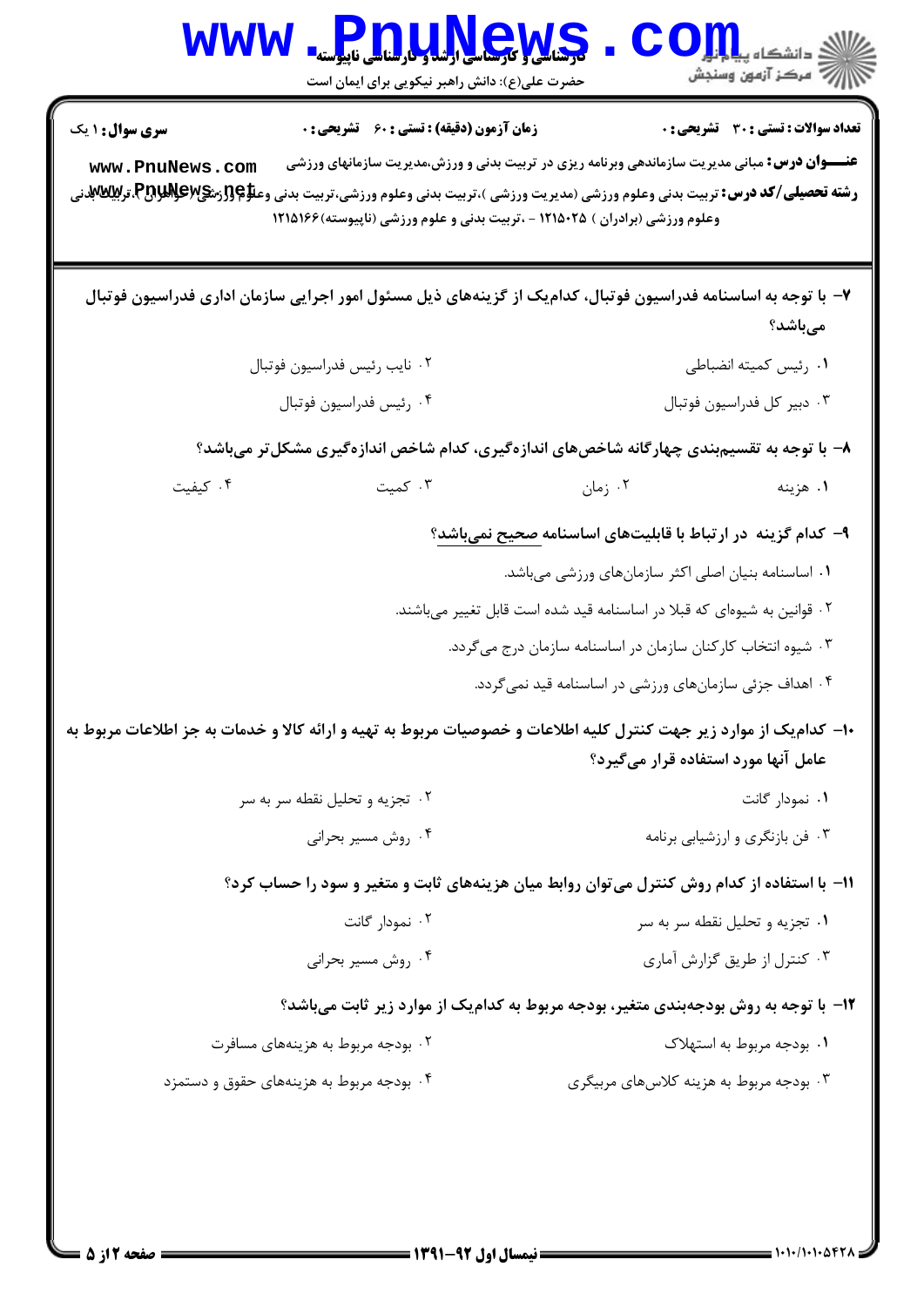| <b>WWW</b>                                                                                                                                                                    | كى كىلى ئورىنا كى كىلى بارلى كىلى ئاپپوستە<br>حضرت علی(ع): دانش راهبر نیکویی برای ایمان است                                                                                           |                                                                          | دانشکاه پ <b>یایا بار</b><br>أأزأته مركز آزمون وسنجش     |  |
|-------------------------------------------------------------------------------------------------------------------------------------------------------------------------------|---------------------------------------------------------------------------------------------------------------------------------------------------------------------------------------|--------------------------------------------------------------------------|----------------------------------------------------------|--|
| <b>سری سوال : ۱ یک</b>                                                                                                                                                        | زمان آزمون (دقیقه) : تستی : 60 ٪ تشریحی : 0                                                                                                                                           |                                                                          | تعداد سوالات : تستي : 30 - تشريحي : 0                    |  |
| www.PnuNews.com<br><b>رشته تحصیلی/کد درس:</b> تربیت بدنی وعلوم ورزشی (مدیریت ورزشی )،تربیت بدنی وعلوم ورزشی،تربیت بدنی وعلا؟{{;شگا}اللابمع اللهال؟}،تر <b>بین تلفظه</b>       | <b>عنــــوان درس:</b> مبانی مدیریت سازماندهی وبرنامه ریزی در تربیت بدنی و ورزش،مدیریت سازمانهای ورزشی<br>وعلوم ورزشی (برادران ) ۱۲۱۵۰۲۵ - ،تربیت بدنی و علوم ورزشی (ناپیوسته) ۱۲۱۵۱۶۶ |                                                                          |                                                          |  |
| ۱۳– عدم محاسبه اطلاعات مربوط به روابط ميان وظايف مختلف و حداقل زمان لازم براى تكميل اين وظايف، ضعف عمده كدام                                                                  |                                                                                                                                                                                       |                                                                          | روش کنترل میباشد؟                                        |  |
|                                                                                                                                                                               | ۰۲ روش مسیر بحرانی                                                                                                                                                                    |                                                                          | ۰۱ فن بازنگری و ارزشیابی برنامه                          |  |
|                                                                                                                                                                               | ۰۴ کنترل از طریق گزارشهای آماری                                                                                                                                                       |                                                                          | ۰۳ نمودار گانت                                           |  |
| ۱۴- کدام روش رایج ترین و دقیق ترین روش مقایسه آماری می باشد؟                                                                                                                  |                                                                                                                                                                                       |                                                                          |                                                          |  |
|                                                                                                                                                                               | ۰۱ مقایسه آمار خاص یک سازمان ورزشی در دوره های مختلف                                                                                                                                  |                                                                          |                                                          |  |
|                                                                                                                                                                               |                                                                                                                                                                                       | ۰۲ مقایسه آمار خاص یک سازمان ورزشی با مؤسسات مشابه آن برای یک دوره معین  |                                                          |  |
|                                                                                                                                                                               |                                                                                                                                                                                       | ۰۳ مقایسه آمار خاص یک سازمان ورزشی با مؤسسات غیرمشابه آن در یک دوره معین |                                                          |  |
|                                                                                                                                                                               |                                                                                                                                                                                       |                                                                          | ۰۴ مقایسه آمار خاص سازمان با یک شاخص                     |  |
|                                                                                                                                                                               |                                                                                                                                                                                       |                                                                          | ۱۵– کدام گزینه، جزء عناصر اصلی شبکه پرت <u>نمیباشد</u> ؟ |  |
| ۰۴ فعالیت                                                                                                                                                                     | ۰۳ رويداد                                                                                                                                                                             | ۰۲ برآورد زمانی                                                          | ۰۱ برآورد مکانی                                          |  |
| ۱۶- کدام روش کنترل بر رابطه بین کاربرد بیشتر نیروی انسانی و سایر منابع برای کمکردن فاصله زمانی فعالیتها در یک پروژه<br>و افزایش هزینه مربوط به این منابع اضافی تأکید مینماید؟ |                                                                                                                                                                                       |                                                                          |                                                          |  |
|                                                                                                                                                                               | ۲. CPM (روش مسیر بحرانی)                                                                                                                                                              |                                                                          | ۰۱ پرت                                                   |  |
|                                                                                                                                                                               | ۰۴ کنترل توسط مشتری                                                                                                                                                                   |                                                                          | ۰۳ کنترل توسط بودجه                                      |  |
|                                                                                                                                                                               | ۱۷– در ارتباط با تقسیمبندی افقی در سازمانهای ورزشی، کدام گزینه ذیل صحیح نمیباشد؟                                                                                                      |                                                                          |                                                          |  |
|                                                                                                                                                                               |                                                                                                                                                                                       | ۰۱ در سازمانهای ورزشی برای افزایش کارآیی تقسیمبندی افقی انجام میگیرد.    |                                                          |  |
|                                                                                                                                                                               |                                                                                                                                                                                       | ۰۲ هدف از تقسیمٖبندی افقی تخصصی <i>ک</i> ردن وظایف میباشد.               |                                                          |  |
| ۰۳ در تقسیمبندی افقی گروهی از افراد که دارای تخصصی خاص می باشند، در یک بخش از سازمان به دور هم جمع میشوند تا بخشی از                                                          |                                                                                                                                                                                       |                                                                          | اهداف سازمان را بهطور تخصصي انجام دهند.                  |  |
|                                                                                                                                                                               |                                                                                                                                                                                       | ۰۴ در تقسیم.بندی افقی نباید به نوع خدمات و وظایف توجه شود.               |                                                          |  |
|                                                                                                                                                                               | ۱۸- با توجه به روشهای مدیریت سازمانهای ورزشی، بهرهگیری از افزایش مقررات و خط مشی چه نام دارد؟                                                                                         |                                                                          |                                                          |  |
| ۰۴ تمرکز                                                                                                                                                                      | ۰۳ عدم تمرکز                                                                                                                                                                          | ۰۲ پیچیدگ <i>ی</i>                                                       | ۰۱ رسمیت                                                 |  |
|                                                                                                                                                                               |                                                                                                                                                                                       |                                                                          |                                                          |  |

 $= 1.1 - 11.1 - 077$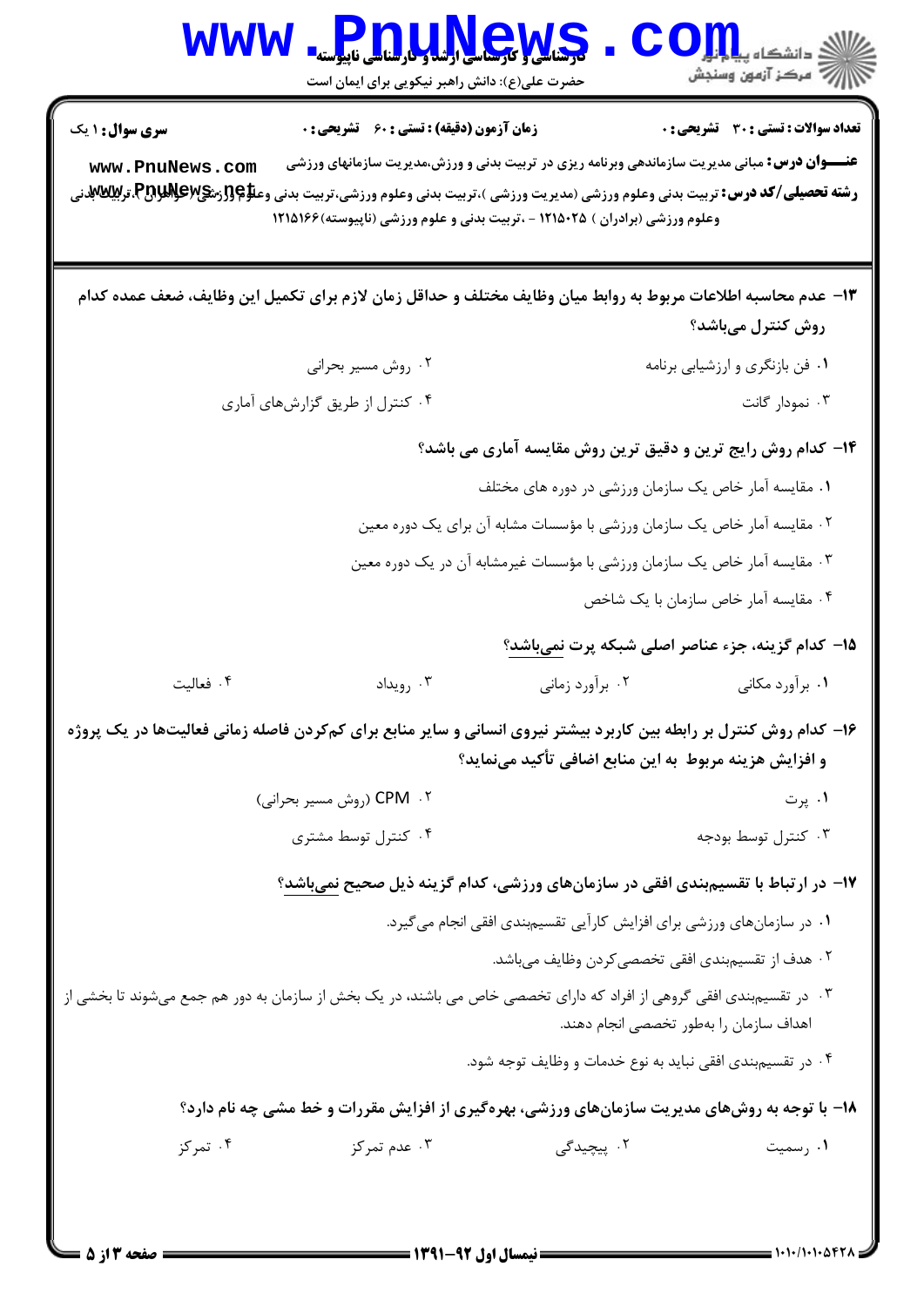| <b>WWW</b>                                                                                                           | <b>ی کار کار کار اور اور استان</b> ناپیوسنه<br>حضرت علی(ع): دانش راهبر نیکویی برای ایمان است |                                                                                                                                                                                       | الاد دانشکاه پیای <mark>ر اور</mark> O<br>الا مرکز آزمون وسنجش |  |
|----------------------------------------------------------------------------------------------------------------------|----------------------------------------------------------------------------------------------|---------------------------------------------------------------------------------------------------------------------------------------------------------------------------------------|----------------------------------------------------------------|--|
| <b>سری سوال : ۱ یک</b><br>www.PnuNews.com                                                                            | <b>زمان آزمون (دقیقه) : تستی : 60 ٪ تشریحی : 0</b>                                           | <b>عنــــوان درس:</b> مبانی مدیریت سازماندهی وبرنامه ریزی در تربیت بدنی و ورزش،مدیریت سازمانهای ورزشی<br>وعلوم ورزشی (برادران ) ۱۲۱۵۰۲۵ - ،تربیت بدنی و علوم ورزشی (ناپیوسته) ۱۲۱۵۱۶۶ | <b>تعداد سوالات : تستی : 30 ٪ تشریحی : 0</b>                   |  |
|                                                                                                                      |                                                                                              | ۱۹– جهت اعزام تیمهای کشتی نوجوانان، جوانان و بزرگسالان به مسابقات جهانی به طور همزمان، کدام شیوه سازماندهی                                                                            | مناسبتر میباشد؟                                                |  |
|                                                                                                                      | ۰۲ سازماندهی بر مبنای وظیفه                                                                  | ۰۱ سازماندهی بر مبنای منطقه جغرافیایی                                                                                                                                                 |                                                                |  |
| ۰۴ سازماندهی بر مبنای محصول و خدمات                                                                                  |                                                                                              | ۰۳ سازماندهی بر مبنای پروژه                                                                                                                                                           |                                                                |  |
| +۲- سازماندهی بر مبنای وظیفه در صورت ترکیب با کدام شیوه سازماندهی باعث ایجاد سازماندهی ترتیبی میشود؟                 |                                                                                              |                                                                                                                                                                                       |                                                                |  |
| ۰۲ سازماندهی بر مبنای محصول و خدمات                                                                                  |                                                                                              | ۰۱ سازماندهی بر مبنای وظیفه                                                                                                                                                           |                                                                |  |
|                                                                                                                      | ۰۴ سازماندهی بر مبنای پروژه                                                                  | ۰۳ سازماندهی بر مبنای منطقه جغرافیایی                                                                                                                                                 |                                                                |  |
|                                                                                                                      |                                                                                              | <b>۲۱</b> – کدام گزینه در ارتباط با سازمان غیررسمی صحیح میباشد؟                                                                                                                       |                                                                |  |
| ۰۲ سازمان غیر رسمی از روابط مجاز تشکیل میشود.                                                                        |                                                                                              | ۰۱ در رأس سازمان غیر رسمی مدیر قرار دارد.                                                                                                                                             |                                                                |  |
| ۰۴ سازمان غیر رسمی سایه سازمان رسمی به شمار میرود.                                                                   |                                                                                              | ۰۳ به کارکنان سازمان غیر رسمی کارمند گفته میشود.                                                                                                                                      |                                                                |  |
|                                                                                                                      |                                                                                              | ۲۲– کدام جزء فواید سازمان های غیر رسمی میباشد؟                                                                                                                                        |                                                                |  |
|                                                                                                                      | ۰۲ جبران کمبود توانایی در مدیران                                                             |                                                                                                                                                                                       | ۰۱ شایعات منفی                                                 |  |
| ۰۴ پیروی و سازگاری گروهی                                                                                             |                                                                                              | ۰۳ مقاومت در برابر تغییر                                                                                                                                                              |                                                                |  |
|                                                                                                                      |                                                                                              | ۲۳- واژه یا عبارتی که به وسیله آن مقصود یک سازمان از مقصود سازمان مشابه متمایز می شود، چه نام دارد؟                                                                                   |                                                                |  |
|                                                                                                                      | ۰۲ بيانيه چشم انداز                                                                          | ٠١. بيانيه رسالت                                                                                                                                                                      |                                                                |  |
| ۰۴ حوزه های کلیدی عملکرد                                                                                             |                                                                                              | ۰۳ ارزش های محوری                                                                                                                                                                     |                                                                |  |
| ۲۴- در کدام دسته از گروه های غیر رسمی افراد بدون توجه به مقام، موقعیت سازمانی و منطقه جغرافیایی، تشکیل یک گروه را    |                                                                                              |                                                                                                                                                                                       | مىدھند؟                                                        |  |
| ۰۲ گروه های غیر رسمی عمودی                                                                                           |                                                                                              | ۰۱ گروه های غیر رسمی مختلط                                                                                                                                                            |                                                                |  |
| ۰۴ گروه های غیر رسمی مکانی                                                                                           |                                                                                              | ۰۳ گروه های غیر رسمی افقی                                                                                                                                                             |                                                                |  |
| ۲۵– هدف کدام استراتژی کاستن و به حداقل رساندن جنبههای آسیبپذیر و نقاط ضعف سازمان و تهدیدها و تنگناهای بیرونی<br>است؟ |                                                                                              |                                                                                                                                                                                       |                                                                |  |
| WO .f                                                                                                                | WT.7                                                                                         | $ST \cdot Y$                                                                                                                                                                          | SO.1                                                           |  |
|                                                                                                                      |                                                                                              |                                                                                                                                                                                       |                                                                |  |